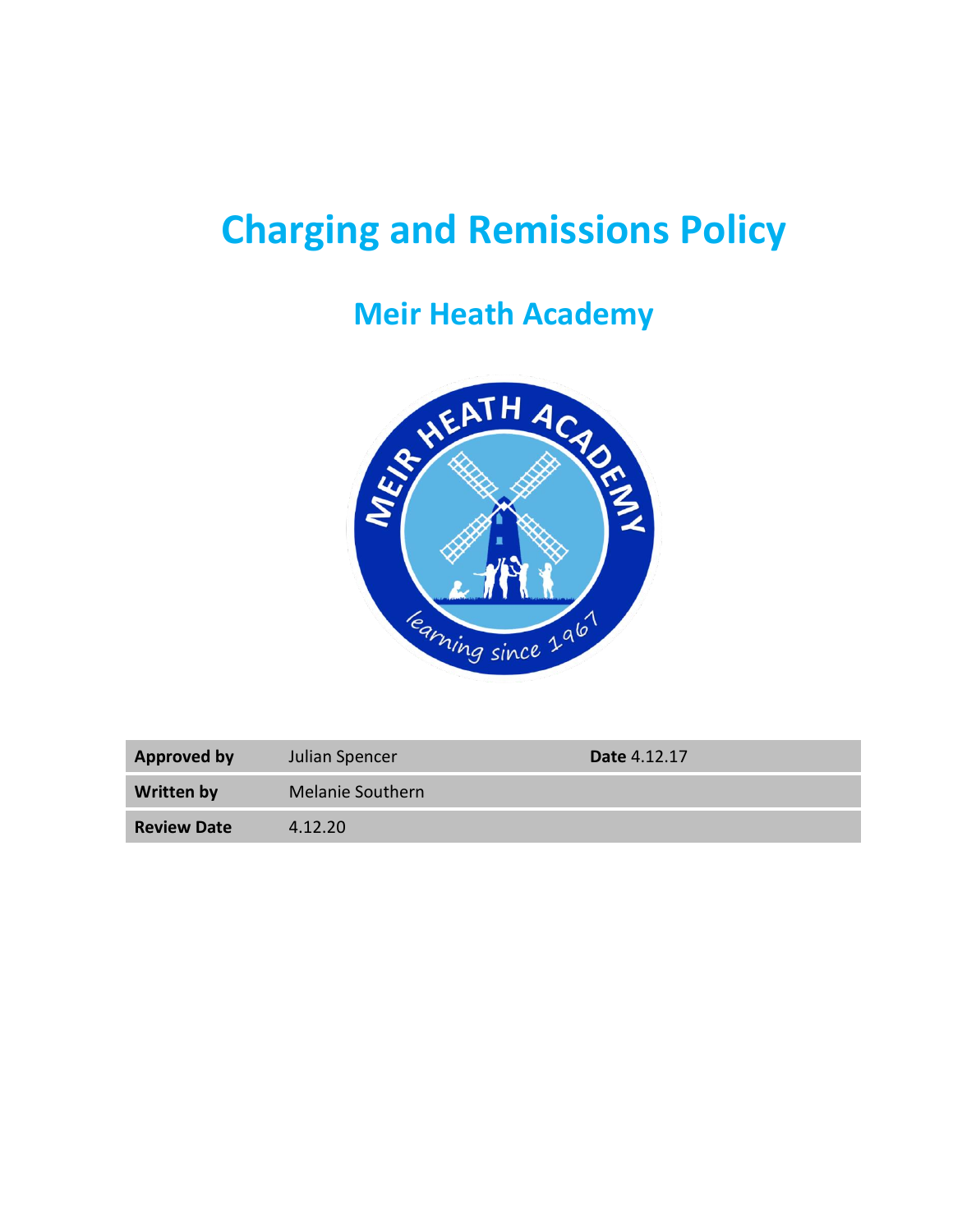#### **Aim**

The aim of this policy is to set out what charges will be levied for school activities, external lettings and extended school provision, what remissions will be implemented and the circumstances under which voluntary contributions will be requested from parents. Guidance is based on the Education Act 1996: Sections 449-462.

#### **Responsibilities**

The Governing Body of the School is responsible for determining the content of the policy and the principal for implementation. Any determinations with respect to individual parents will be considered jointly by the principal *(and/or Governing Body).*

#### **Definitions**

**Community Facilities** – activities which the governors do not feel is of direct educational benefit to children at the school

**Extended school provision** – provision of childcare outside the standard school day where it is optional as to whether the child attends

**External Lettings** – letting to an organisation other than the school

**Remission** – where a charge is not payable, either in full or in part

**Sinking Fund** – a reserve put aside over a number of years to pay for major maintenance or renewal costs

#### **Prohibition of Charges**

The Governing Body of the School recognise that the legislation prohibits charges for the following:

- education provided during school hours (including the supply of any materials, books, instruments or other equipment);
- education provided outside school hours if it is part of the National Curriculum, or part of a syllabus for a prescribed public examination that the pupil is being prepared for at the school, or part of religious education;
- tuition for pupils learning to play musical instruments if the tuition is required as an essential part of the National Curriculum, or part of a syllabus for a prescribed public examination syllabus being followed by the pupil, or the first access to the Key Stage 2 Instrumental and Vocal Tuition Programme (Wider Opportunities);
- entry for a prescribed public examination, if the pupil has been prepared for it at the school;
- education provided on any trip that takes place during school hours;
- education provided on any trip that takes place outside school hours if it is part of the National Curriculum, or part of a syllabus for a prescribed public examination that the pupil is being prepared for at the school, or part of the schools basic curriculum for religious education;
- Supply teachers to cover for those teachers who are absent from school accompanying pupils on a residential trip;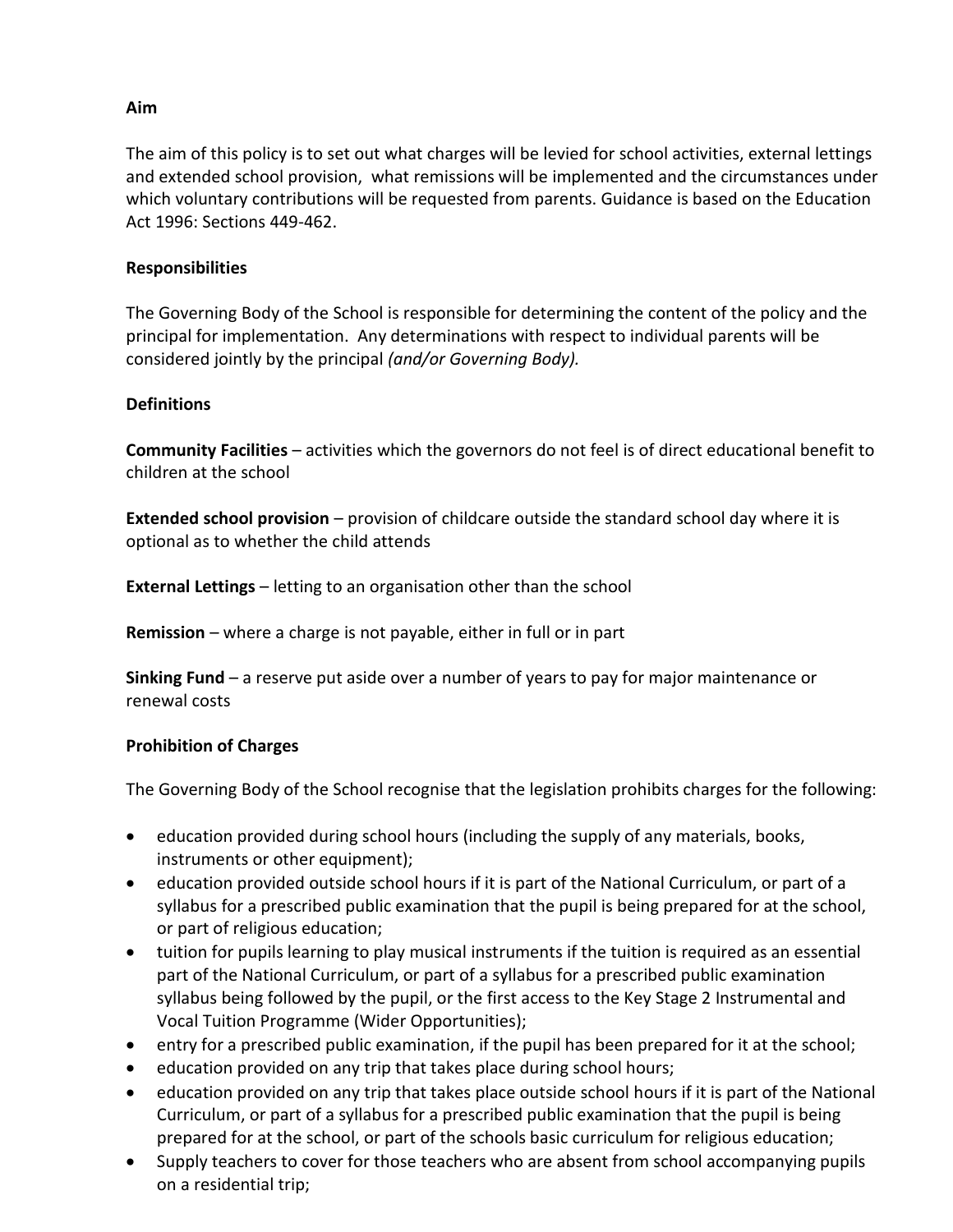- transporting registered pupils to or from the school premises, where the local education authority has a statutory obligation to provide transport;
- transporting registered pupils to other premises where the governing body or local education authority has arranged for pupils to be educated;
- transport that enables a pupil to meet an examination requirement when he has been prepared for that examination at the school;
- transport provided in connection with an educational trip

### **Charges**

- (a) board and lodging on residential visits (not to exceed the costs)
- (b) the proportionate costs, for an individual child, of activities wholly or mainly outside school hours ('optional extras') to meet the actual/planned costs e.g. trips abroad,
	- (i) travel
	- (ii) materials and equipment
	- (iii) non-teaching staff costs
	- (iv) entrance fees
	- (v) insurance costs
- (c) individual or group tuition in the playing of a musical instrument ( the children will pay instrument hire to the LA and the cost of lessons, based on average actual costs to the school)
- (d) re-sits for public examinations where no further preparation has been provided by the school ( actual costs where school is required to pay)
- (e) costs of non-prescribed examinations where no further preparation has been provided by the school ( actual cost where school is required to pay)
- (f) any other education, transport or examination fee unless charges are specifically prohibited ( actual cost)
- (g) breakages and replacements as a result of damages caused wilfully or negligently by pupils will be considered on a case by case basis by the governors
- (h) extra-curricular activities and school clubs to recoup necessary costs of consumable materials on occasion where the club is provided by the school

Where there are external providers, the provider should set and collects fees and pay a letting charge to the school.

(i) Letting of the school premises or grounds –

(1)  $£10.10$  per hour, with effect from September  $1<sup>st</sup>$  2015, during normal school opening hours (7.30am-6pm) to account for any caretaker support and wear and tear.

(2) Brownies to pay charge as identified by the Local Authority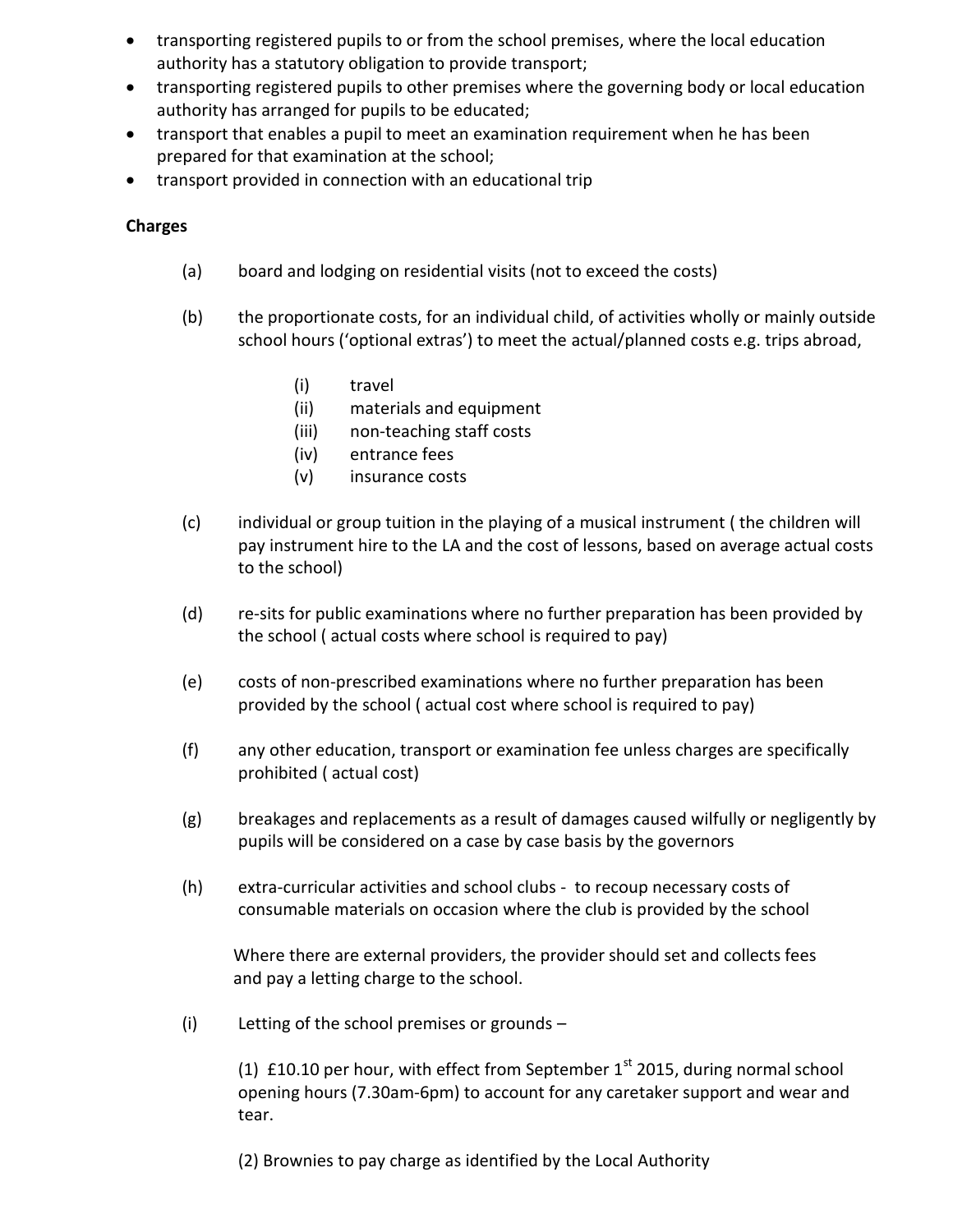(3) £7.50 per hour for evening and weekend activities for non-profit making, charitable purposes, for a minimum of four hours ( as a rule there will be no evening or weekend lettings due to the impact upon the work/life balance of the caretaker – applications will be considered on a case by case basis by the Governors)

(4) £ 15.00 per hour for evening and weekend activities for profit making purposes, for a minimum of four hours (as a rule there will be no evening or weekend lettings due to the impact upon the work/life balance of the caretaker - applications will be considered on a case by case basis by the Governors)

(5) Parents association activities to fund raise for school – no charge

- (j) Extended school care activities such as breakfast club, after school club, holiday clubs and "wrap around" nursery provision – this is currently provided by "Kids Aloud" and an hourly lettings charge is set annually by the Governors.
- (k) Charges for materials or ingredients where the pupils wish to have the finished product
- (l) Cost of transport to take part in work experience

Governors are also mindful that:

- The school seeks to recover all of the costs incurred where a charge is to be made;
- Any remission to extend beyond the statutory minimum will be decided on a case by case basis by the governors (applicants to write to principal in the first instance). Special consideration may to be given to hardship cases not contained within the exemptions and this is to be determined by the governors
- the level of support from the school budget where the level of voluntary contributions is insufficient to fund the visit or journey may mean a trip is cancelled
- the maximum amount that can be used from the school's budget to support community facilities is the amount of the school standards grant allocation;
- Any charge for a pupil activity should not exceed the actual cost. If further funds need to be raised to help in hardship cases, this must be voluntary
- for lettings, the charge should at least cover the cost, including: Services (heat & light) Staffing (security, caretaking & cleaning) Administration Wear & tear (sinking fund)

#### **Remissions**

Where the governing body have determined to charge for board and lodging on a school trip:

Children whose parents are in receipt of the following support payments will, in addition to having a free school lunch entitlement, also be entitled to the remission of charges for board and lodging costs during residential school trips. The relevant support payments are:

- a) Income Support;
- b) Income Based Jobseeker's Allowance;